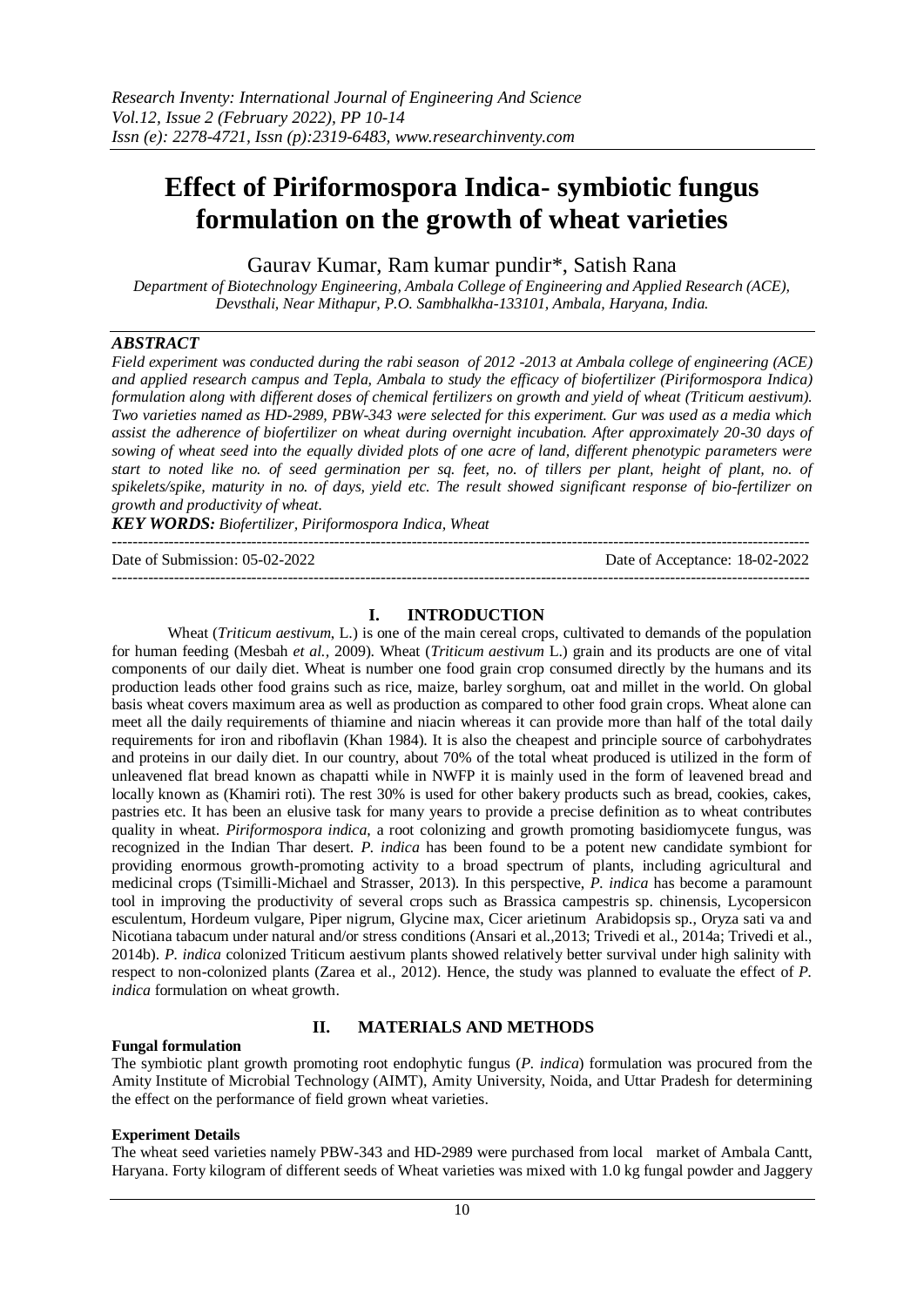(gur) suspension (4% w/v) manually and then overnight incubation for adherence. The field preparation was done by watering followed by ploughing and leveling by using tractor. One acre of land is divided into four equal plots at ACE Campus, Ambala and 3 equal plots at Tepla field, Ambala. 10 Kg of seed sowed in each plot (0.25 Acre). Forty five kilogram of seed sowed in each plot (one acre). Details of the treatment are mentioned in Table 1.

| <b>Treatment</b>   | <b>Details</b>                      | Urea and DAP (Di-amonium | <b>Insecticide</b>                   |  |  |  |  |  |
|--------------------|-------------------------------------|--------------------------|--------------------------------------|--|--|--|--|--|
|                    |                                     | phosphate)               |                                      |  |  |  |  |  |
| <b>Treatment 1</b> | Control                             | 14kg                     | Torpid insecticide100ml/acre was     |  |  |  |  |  |
|                    | Chemical fertilizers with no fungus |                          | used at ACE Campus, Ambala.          |  |  |  |  |  |
|                    | formulation                         |                          | Insecticide of Confidor-Bayer and    |  |  |  |  |  |
| <b>Treatment 2</b> | 50% Chemical fertilizers with       | 11kg                     | Fungicide of Hexaconazole - Hexcon   |  |  |  |  |  |
|                    | fungus formulation                  |                          | Plus was used at Tepla field, Ambala |  |  |  |  |  |
| <b>Treatment 3</b> | 75% Chemical fertilizers with       | 7.0kg                    | with a dose of 100ml/acre.           |  |  |  |  |  |
|                    | fungus formulation                  |                          |                                      |  |  |  |  |  |
| <b>Treatment 4</b> | 100% Chemical fertilizers with      | 14kg                     |                                      |  |  |  |  |  |
|                    | fungus formulation                  |                          |                                      |  |  |  |  |  |
|                    |                                     |                          |                                      |  |  |  |  |  |

| <b>Table 1: Details of the treatments</b> |  |  |
|-------------------------------------------|--|--|
|-------------------------------------------|--|--|

## **Evaluation of wheat growth**

Seed Germination was recorded by counting the number of seeds was observed per sq ft in each field and then compared. The number of tillers and spikelets was observed. The maturity of wheat was observed in different plots in days. Harvesting was done by manually and then thrashing by machine. The thrashing machine was arranged on rent (Rs.-2000/Acre). After thrashing, the weight of wheat seeds from each plot was weighed taken observed and compared the weight of wheat between control and treated plots.

# **III. RESULTS AND DISCUSSION**

The wheat field trial along with fungus (*P. indica*) was done at ACE campus and Tepla field, Ambala were same. The date of sowing was 25th November 2012, date of harvesting was 25th April 2013, total period was 5 months, area of each plot was 0.25 acre and weight of seed sowing in the field was 40 kg/ acre. The wheat seeds were sowed at ACE campus in the four plot such as plot-1, plot-2, plot-3 and plot-4 and plot-1, plot-2, plot-3 at Tepla field, Ambala. The different stages of wheat growth at ACE campus and Tepla Field, Ambala were measured such as no. of seed germination, no. of tillers per plant, height of plant, no. of spikelet per spike formation, maturity period and yield estimation, Estimated cost/acre w.r.t Govt. rate of Rs.1350/Quintal in each plot are shown in Table 2 .

|                          | Table 2: Performance of wheat treated with <i>P.indica</i> at different crop growth stages at ACE Campus |  |  |  |  |  |
|--------------------------|----------------------------------------------------------------------------------------------------------|--|--|--|--|--|
| and Tepla Field, Ambala. |                                                                                                          |  |  |  |  |  |

|                                   | T1    |                | <b>T2</b> |                | T3             |                | <b>T4</b> |                |
|-----------------------------------|-------|----------------|-----------|----------------|----------------|----------------|-----------|----------------|
|                                   | L1    | L <sub>2</sub> | L 1       | L <sub>2</sub> | L <sub>1</sub> | L <sub>2</sub> | $L_1$     | L <sub>2</sub> |
| No of seed germination/<br>sa. ft | 27    | 26             | 30        | 29             | 32             | 31             | 33        |                |
| No. of tillers/plant              | 13    | 10             | 18        | 12             | 15             | 13             | 19        |                |
| Height of plant (in feet)         | 2.5   | 2.5            | 2.8       | 2.6            | 2.6            | 2.7            | 1.6       |                |
| <b>No. of Spikelets</b>           | 54    | 21             | 55        | 24             | 51             | 25             | 52        |                |
| Maturity (no. of days)            | 130   | 130            | 120       | 120            | 120            | 120            | 120       |                |
| <b>Yield (quintal/Acre)</b>       | 11.24 | 12.50          | 15.20     | 15.26          | 13.84          | 15.45          | 15.48     |                |
| Estimated cost/Acre w.r.t. Govt.  | 15174 | 16875          | 20520     | 20601          | 18684          | 20857          | 20898     |                |
| rate of Rs.1350/Ouintal           |       |                |           |                |                |                |           |                |

L1: Location 1, ACE Campus, Ambala; L2: Location 2, Tepla Field, Ambala

The no. of Seed germination was observed of 27(per sq. feet) in plot-1, 30(Per sq. ft.) in Plot-2, 32(Per sq. ft.) in Plot-3, 33 (Per sq. ft.) in Plot-4 at ACE Campus, Ambala. Seed germination stage was observed of 26(per sq. feet) in plot-1, 29(Per sq. ft.) in Plot-2, 31(Per sq. ft.) in Plot-3 at Tepla field, Ambala. The total number of tillers per plant was observed of 13 in the plot-1followed by 18 in plot-2, 15 in plot-3 and minimum 19 in plot-4 at ACE Campus, Ambala. Height of plant was observed of 2.5 feet in plot-1, 2.8 feet in Plot-2, 2.6 feet in Plot-3 and 1.6 feet in Plot-4 at ACE Campus, Ambala. Height of plant was observed of 2.5 feet in plot-1, 2.6 feet in Plot-2, 2.7 feet in Plot-3 at Tepla field, Ambala. The no. of Spikelets per spike formation was observed of 54 in plot-1, 55 in plot-2, 51 in Plot-3, 52 in Plot-4 at ACE Campus, Ambala. The no. of spikelets/Spike formation was observed of 21 in plot-1, 24 in plot-2 and 25 in Plot-3 at Tepla field, Ambala . Maturity was observed of 130 days in plot-1, 120 days in plot-2, plot-3 and plot-4 at ACE Campus, Ambala. Maturity was observed of 95 days in plot-1, 90 days in plot-2 and in plot-3 at Tepla field, Ambala. Yield (Quintal/Acre) was observed of 11.24 in plot-1, 15.20 in plot-2, 13.84 in plot-3, 15.48 in plot-4 at ACE Campus,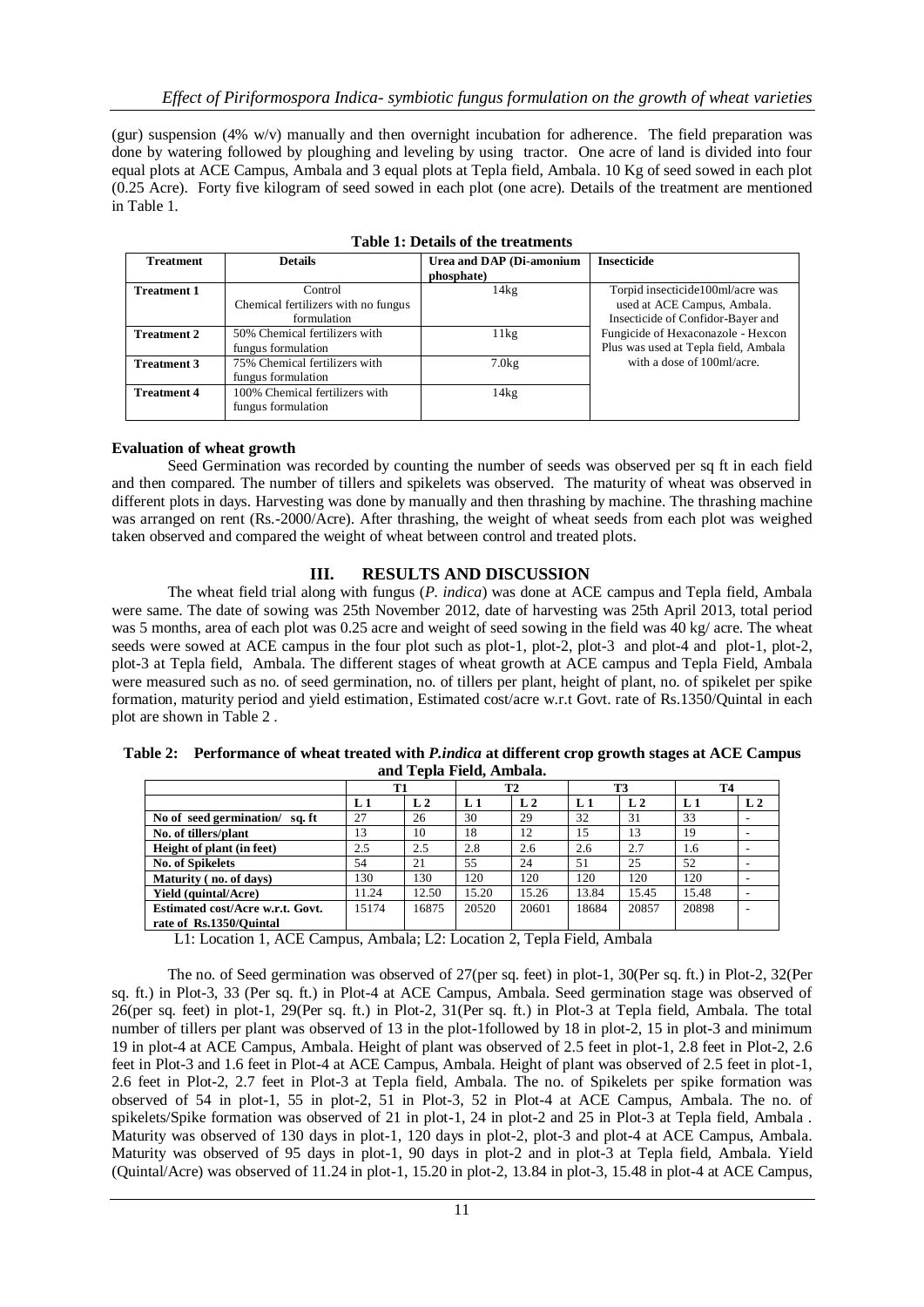Ambala. Yield estimation (Quintal/Acre) was observed of 12.50Q/Acre in plot-1, 15.26Q/Acre in plot-2 and 15.45Q/Acre in plot-3 at Tepla field, Ambla. The estimated cost/Acre with respect to Govt. rate of Rs.1350/Quintal was found Rs. 15174 in plot-1, Rs.20520 in plot-2, Rs.18684 in plot-3, Rs. 20898 in plot-4 at ACE Campus, Ambala. The Estimated cost/Acre with respect to Govt. rate of Rs.1350/Quintal was found Rs.16875.00/Acre in plot-1, Rs.20601.00/Acre in plot-2 and Rs.20857.50 in plot-3 at Tepla field, Ambala. Plant growth promoting fungi are a heterogeneous group of fungi that can be found in the rhizosphere, at root surfaces and in association with roots, which can improve the extent or quality of plant growth directly and/or indirectly. The direct promotion by plant growth promoting fungi entails either providing the plant with plant growth promoting substances that are synthesized by the fungi or facilitating the uptake of certain plant nutrients from the environment. The indirect promotion of plant growth occurs when plant growth promoting fungi prevent deleterious effects of one or more phytopathogenic microorganisms. The exact mechanisms by which plant growth promoting fungi promote plant growth are not fully understood, but are thought to include (i) the ability to produce or change the concentration of plant growth regulators like indole acetic acid, gibberellic acid, cytokinins and ethylene (Arshad *et al.*,1993), (Glick, 1995) (ii) asymbiotic N<sub>2</sub> fixation (Boddey *et al.*,1995) (iii) antagonism against phytopathogenic microorganisms by production of siderophores (Scher FM *et al.,* 1982) antibiotics (Shahnahan *et al.,*1992 ) and cyanide (Flaishman *et al*., 1996)(iv) solubilization of mineral phosphates and other nutrients (De Freitas *et al.,*1990; Gaur,1990). The endophyte *P. indica* colonizes roots of a range of host plants and increases biomass production and resistance to fungal pathogens and, thus has been considered a biocontrol fungus. Traditionally, fungi have been regarded as pathogens by agronomists. However, in recent years, symbiotic fungi providing benefits to crop plants have become an additional focus of research. In addition to the arbuscular mycorrhizal fungi (AMF) that constitute a distinct fungal phylum, the *Glomeromycota* (Schussler *et al*., 2001), endophytes that mainly belonging to the *Ascomycota* or *Basidiomycota*, have been shown to improve the vigour of their hosts (Ernst *et al.,* 2003; Hashiba *et al.,* 2005; Schardi *et al*., 2004; Varma *et al*.,1999). One particular endophyte, *P. indica*, a member of the *Sebacinales* order of the *Basidiomycota*, recently has received some attention. Originally, this fungus was recovered from the rhizosphere of shrubs growing in the Thar desert of Rajasthan, India (Singh *et al*., 2000; Verma *et al*., 1998). In contrast to the obligate biotrophic arbuscular mycorrhizal fungi, *P. indica* can be cultivated easily on synthetic media, where it forms typical pear-shaped chlamydospores. Earlier work established that *P. indica* increased the biomass of several host plants belonging to a wide range of taxa (Singh *et al*., 2000; Varma *et al*., 1999; Waller *et al*., 2005). This fungus even colonized mustard, cabbage, and spinach that belong to the *Brassicaceae*, which do not form a symbiosis with arbuscular mycorrhizal fungi (Kumari *et al*., 2003). The enhanced biomass of the host apparently results from improved nutrient supply. In the current system, the results support reduced fertilizer rates down to 75% if plant growth promoting rhizobacteria was added because that is the minimum at which results were consistent. This is different from the observations of Canoblat *et al*. (2006), Elkoca *et al*. (2008) who reported no significant difference in root and shoot biomass of barley or seed yield and biomass of roots and shoots of chickpea, respectively, when inoculant alone or fertilizer alone was used. Based on those results, it was suggested that inoculants could be an alternative to fertilizer for chickpea (Elkoca *et al*., 2008). Results indicate that the time of sampling tissue for nutrient analysis could be an essential factor to consider when making conclusions about the impact of inoculants on plant nutrient uptake. The plant growth promoting rhizobacteria promote the growth of the plant and increase the root surface area or the general root architecture (Biswas *et al.,* 2000; Lucy *et al.*, 2004). Plants growing better in turn release higher amounts of C in root exudates. The release of more C prompts increase in microbial activity, and this process continues in a cycle. In the present investigation the maturity was observed of 120-130 days in the control (130 days) and 120 day in the fungus treated wheat field. In addition, the fungal community structure at 120 days growth (maturity stage) differed most from the other growth stages. These community shifts during plant growth probably resulted from a modification in the root exudation pattern, which is different at maturity. In fact, after flowering most of the assimilated carbon is transported to the grain, the amount of rhizodeposit would therefore diminish at a later stage of wheat growth (Kuzyakov and Domanski, 2000). Plant age had a lesser impact in the RS (rhizophere soil) than in the RE (rhizoplane/endorhizosphere) and explained the same proportion of variance in the DGGE (Denaturing Gradient Gel Electrophoresis) profiles as the type of field. In the RS, the fungal community structure of the HH (High input high yield) field was very different from those of the LL (low input low yield) and LM (low input moderate yield) fields. The main difference in agricultural practice between High input high yield and the other two fields was a higher level of fertilization. High input high yield received 60 kg/ha of urea and 20 kg/ha of diammonium phosphate (DAP), compared to 50 kg/ha of urea and no diammonium phosphate in low input low yield and low input moderate yield. This higher level of fertilization is likely to have affected the rhizofungal community, as previously reported (Liljeroth *et al*., 1990; Marschner *et al*., 2004; Sturz *et al*., 2004). This observation indicates that the fungal community in the rhizosphere soil is likely to be more sensitive to modifications in the agricultural practices than in the rhizoplane. While reviewing the applications of plant growth promoting rhizobacteria in agronomy, Lucy *et al*. (2004) stressed the inconsistency of results between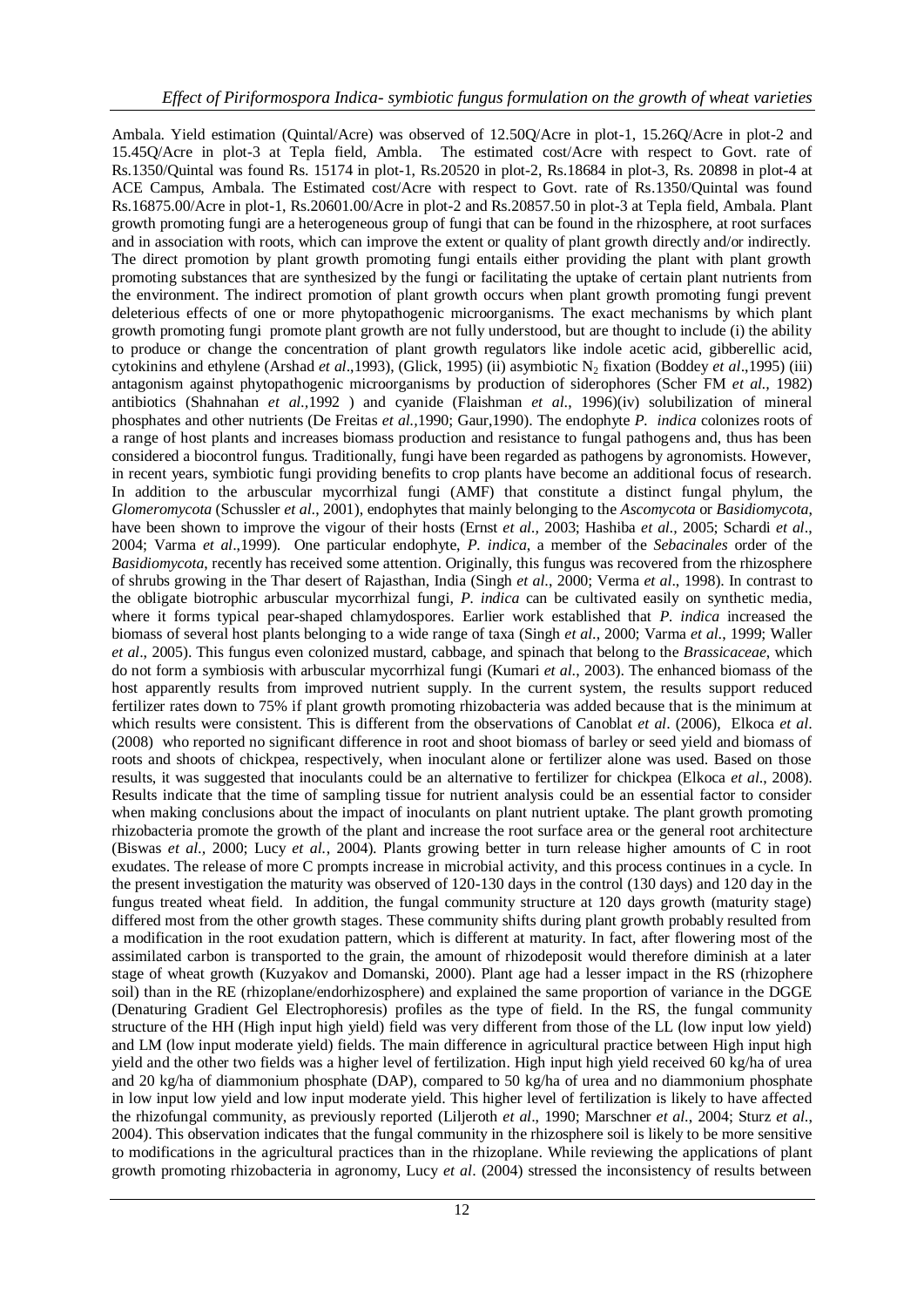the laboratory, greenhouse and field studies due to differences in soil type or climatic variability and the fact that plants responded better if the plant growth promoting rhizobacteria strains were isolated from the native rhizosphere. The positive response of wheat to plant growth promoting rhizobacteria and arbuscular mycorrhizal fungi inoculation, as well as the higher mycorrhizal root colonization of arbuscular mycorrhizal fungi treated plants, might be explained by the fact that these micro-organisms were adapted to their environment in terms of soil characteristics, plant genotype and climate. Indeed, they had been selected in the wheat rhizosphere, from the same species and agricultural area. This approach might have limited the discrepancies that could have occurred between greenhouse and field trials, in the plant response to bio-inoculations.

## **IV. CONCLUSION**

The present investigation has special significance as the fungus is being exploited for biotechnological applications in the area of agriculture particularly in cereal grain (wheat). *P. indica* has growth-promoting effects on a broad range of plants, as do the Arbuscular mycorrhizal fungi, but has the added trait of being able to be grown in axenic cultures. The above findings suggested that *P. indica* formulation is a good candidate to improve commercial plant production and might be especially useful in agroforestry and flori-horticulture applications. The future genetic research with *P*. *indica* would focus on clarifying mycorrhizal symbiosis through genetic manipulation of the fungal component by introducing genes of desirable attributes, such as those coding for fluorescent markers, for tracing their distribution and dispersal in nature, as well as for studying their colonization patterns and demographic factors during the symbiotic status. It would be necessary to obtain fundamental information on relevant genes and their expression by establishing and screening the complementary DNA and genomic libraries. Molecular genetics mechanism(s) underlying nutrient uptake, especially phosphate, and its transmembrane translocation are to be investigated.

#### **ACKNOWLEDGEMENTS**

The authors are thankful to Director and Management of Ambala College of Engineering and Applied Research, Ambala for providing research Lab facilities and encourage us to complete this research work.

#### **REFERENCES**

- [1]. Arshad, M Frankenberger, Jr WT. 1993. Microbial production of plant growth regulators. Plant and Soil, 133: 1-3.
- [2]. Biswas JC, Ladha JK, Dazzo FB. 2000. Rhizobia inoculation improves nutrient uptake and growth of lowland rice. Soil Sci Soc Am J 64:1644–1650.
- [3]. Boddey RM, Dobereiner J. 1995. Nitrogen fixation associated with grasses and cereals: recent progress and perspectives for the future. Plant and Soil, 108: 53-65.
- [4]. Canbolat MY, Bilen S, Cakmakci R, Sahin F, Aydin A. 2006. Effect of plant growth-promoting bacteria and soil compaction on barley seedling growth, nutrient uptake, soil properties and rhizosphere microflora. Biol Fertil Soils 42:350–357.
- [5]. De Freitas JR, Banerjee MR, Germida JJ. 1990. Phosphate solubilizing rhizobacteria enhance the growth and yield but not phosphorus uptake of canola (Brassica napus L). Biology and Fertility of Soils, 24: 358–364.
- [6]. Elkoca E, Kantar F, Sahin F. 2008. Influence of nitrogen fixing and phosphorus solubilizing bacteria on the nodulation, plant growth, and yield of chickpea. J Plant Nutr **31**:157–171.
- [7]. Ernst M, Mendgen K W, and Wirsel, S G R. 2003. Endophytic fungal mutualists: Seedborne Stagonospora spp. enhance reed biomass production in axenic microcosms. Mol. Plant-Microbe Interact. 16:580-587.
- [8]. Flaishman MA, Eyal ZA, Zilberstein A, Voisard C, Hass D. 1996. Suppression of Septoria tritci blotch and leaf rust of wheat by recombinant cyanide producing strains of Pseudomonas putida. Molecular Plant-Microbe Interactions, 9: 642–645.
- [9]. Gaur AC. 1990. Physiological functions of phosphate solubilizing micro-organisms. Omega Scientific Publishers, New Delhi, 16– 72.
- [10]. Glick BR 1995. The enhancement of plant growth by free living bacteria. Canadian Journal of Microbiology, 41: 109–114.
- [11]. Hashiba T, and Narisawa K . 2005. The development and endophytic nature of the fungus Heteroconium chaetospira. FEMS Microbiol. Lett. 252:191-196.
- [12]. Khan MA. 1984. Nutritional attributes of wheat. Progressive Farming 4: 23-26.
- [13]. Kumari R, Kishan H, Bhoon Y K, and Varma, A. 2003. Colonization of cruciferous plants by Piriformospora indica. Curr. Sci. 85:1672-1674.
- [14]. Kuzyakov Y, Domanski G. 2000. Carbon input by plants into the soil. Review. Journal of Plant Nutrition and Soil Science 163, 421–431.
- [15]. Liljeroth E, Baath E, Mathiasson I, Lundborg T. 1990. Root exudation and rhizoplane bacterial abundance of barley (Hordeum vulgare L.) in relation to nitrogen fertilization and root growth. Plant and Soil 127, 81-89.
- [16]. Lucy M, Reed E, Glick BR. 2004. Application of free living plant growth-promoting rhizobacteria. Antonie van Leeuwenhoek  $86:1 - 25$
- [17]. Marschner P, Crowley D, Yang C H. 2004. Development of specific rhizosphere bacterial communities in relation to plant species, nutrition and soil type. Plant and Soil 261, 199–208.
- [18]. Mesbah, EAM. 2009. Effect of irrigation regimes and foliar spraying of potassium on yield, yield components and water use efficiency of wheat (Triticum aestivum, L.) in sandy soils. World J. Agriculture Sci., 5: 662-669.
- [19]. Schardi C L, Leuchtmann A, and Spiering M J. 2004. Symbioses of grasses with seed borne fungal endophytes. Annu. Rev. Plant. Biol. 55:315-340.
- [20]. Scher FM, Baker R, 1982. Effect of Pseudomonas putida and a synthetic iron chelator on induction of soil suppressiveness to Fusarium wilt pathogens. Journal of Phytopathology, 72 : 1567–1573.